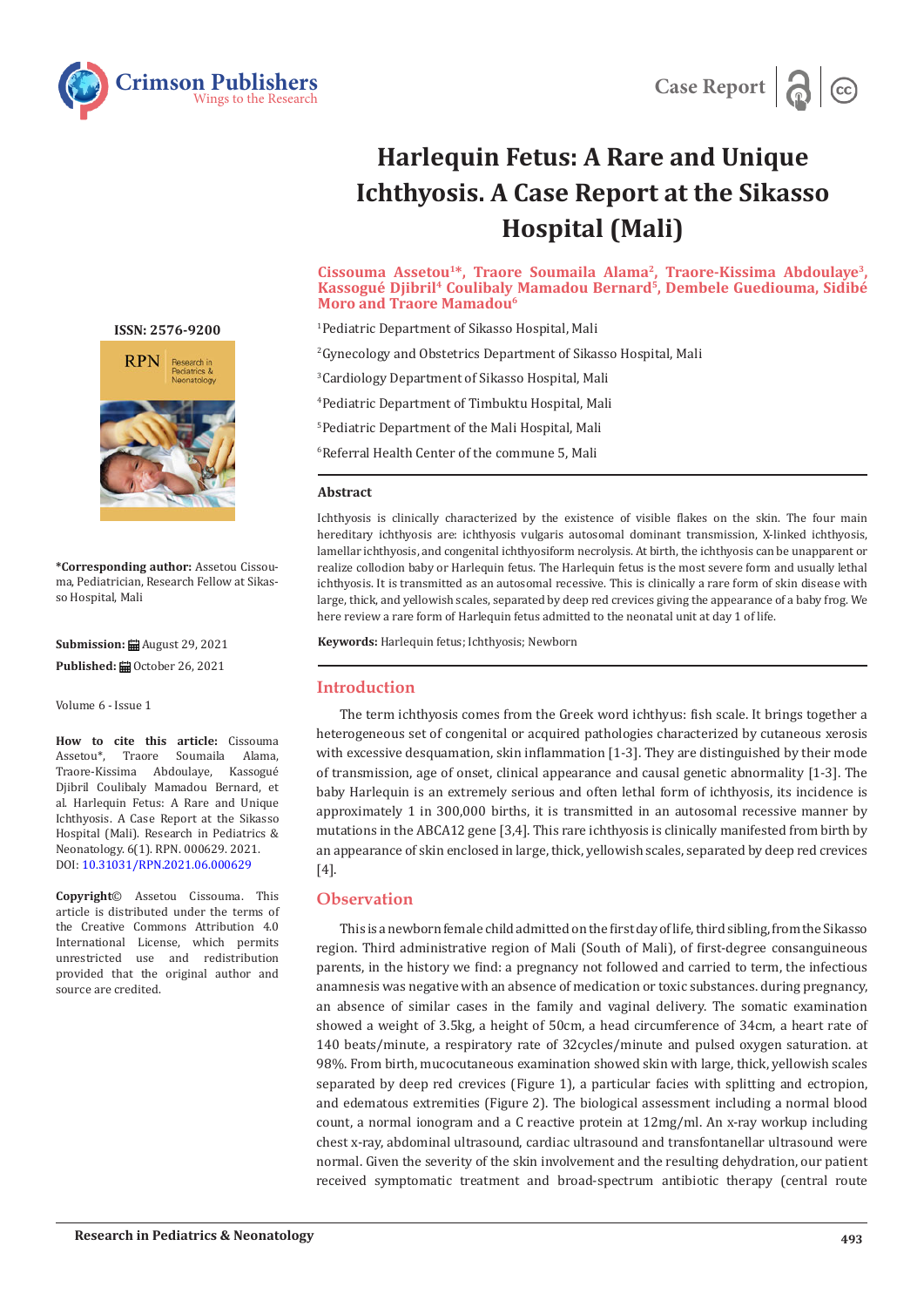given the difficulty of taking the peripheral route). The evolution was marked by the worsening of the clinical picture despite wellconducted treatment, resulting in death at one week of life in a picture of severe collapse. The genetic study was not carried out due to lack of funds, genetic counseling was offered to parents, and counseling for monitoring future pregnancies.



**Figure 1:** The baby harlequin showing skin with large, thick, yellowish scales separated by deep red crevices.



**Figure 2:** The baby harlequin with characteristic eversion of the eyelids (ectropion) and characteristic eversion of the lips (eclabion), ears and nose.

# **Discussion**

Ichthyosis is clinically characterized by the existence of visible scales on the skin. The positive diagnosis of hereditary ichthyosis was easy given the scaling appearance of our patient's skin. An ichthyosis is first defined on clinical examination by [1,3,5]: the appearance of the scales (size, color, thickness); retention (respect for large folds) or proliferative (non-respect for large folds); the existence of erosion or bubbles. The other elements used to classify the different forms are the age of onset, the type of inheritance. The typing of the different forms still needs to progress with the study of the biological abnormalities involved and the characterization

of the genetic abnormalities which are already specified in certain cases [2,3,5].

Characterization of the type of ichthyosis was more difficult, due to the technical and financial difficulties in obtaining pathological examination and genetic tests. According to the consensus meeting of international ichthyosis experts in Sorèze in 2009 [1,2,7], the decision tree remains based on easily accessible clinical and paraclinical data: syndromic or not, semiological characteristics, type of transmission. , age of onset. The involvement of the major folds (proliferative hyperkeratosis) led us to rule out the diagnosis of ichthyosis vulgaris and the female involvement that of X-linked